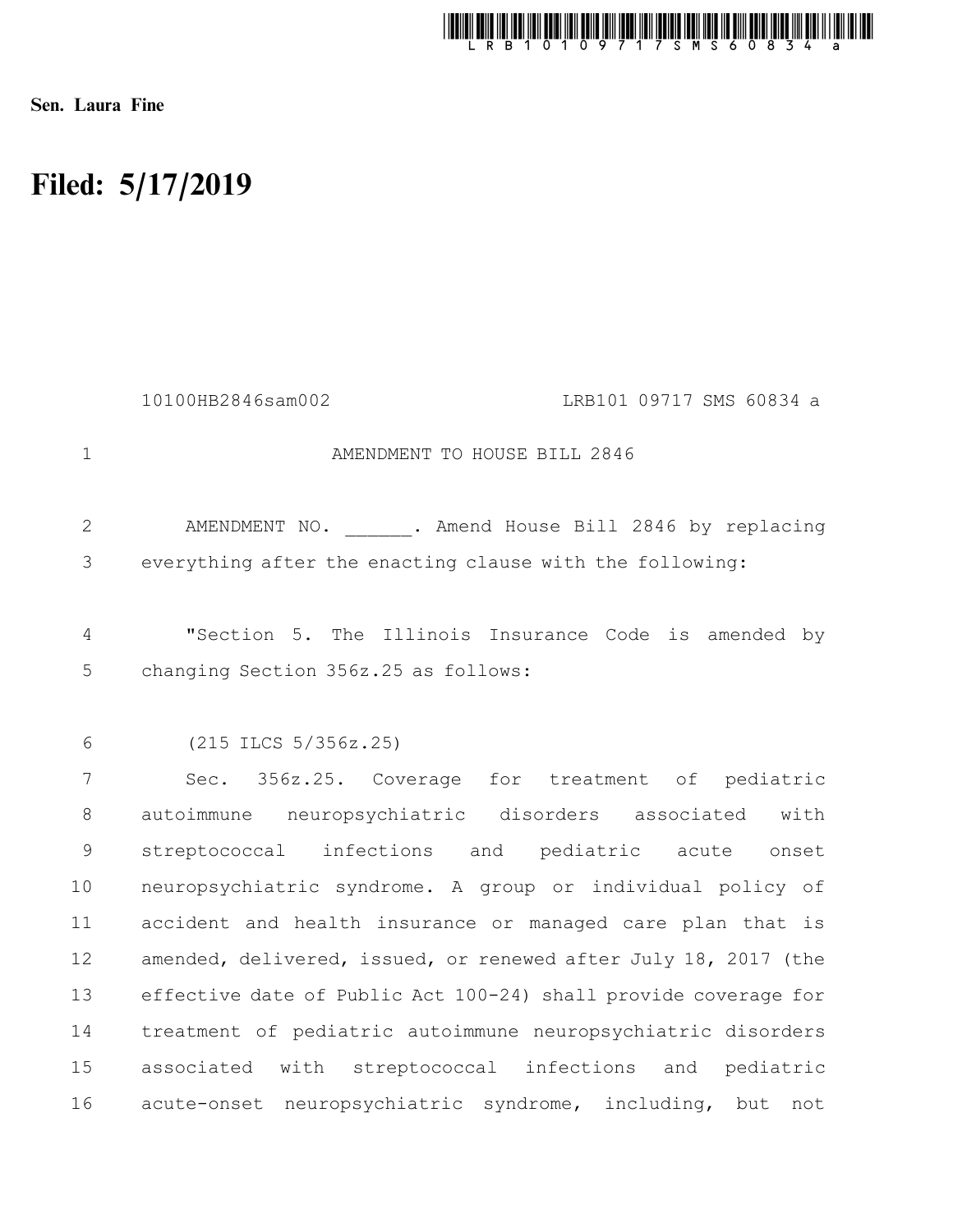limited to, the use of intravenous immunoglobulin therapy. For billing and diagnosis purposes, pediatric autoimmune neuropsychiatric disorders associated with streptococcal infections and pediatric acute onset neuropsychiatric syndrome shall be coded as autoimmune encephalitis until the American Medical Association and the Centers for Medicare and Medicaid Services create and assign a specific code for pediatric autoimmune neuropsychiatric disorders associated with streptococcal infections and pediatric acute onset neuropsychiatric syndrome. Thereafter, pediatric autoimmune neuropsychiatric disorders associated with streptococcal infections and pediatric acute onset neuropsychiatric syndrome may be coded as autoimmune encephalitis, pediatric autoimmune neuropsychiatric disorders associated with streptococcal infections, or pediatric acute onset neuropsychiatric syndrome. 1 2 3 4 5 6 7 8 9 10 11 12 13 14 15 16

If, at any time, the Secretary of the United States Department of Health and Human Services, or its successor agency, promulgates rules or regulations to be published in the Federal Register or publishes a comment in the Federal Register or issues an opinion, guidance, or other action that would require the State, pursuant to any provision of the Patient Protection and Affordable Care Act (Public Law 111-148), including, but not limited to, 42 U.S.C. 18031(d)(3)(B) or any successor provision, to defray the cost of any coverage for pediatric autoimmune neuropsychiatric disorders associated 17 18 19 20 21 22 23 24 25 26